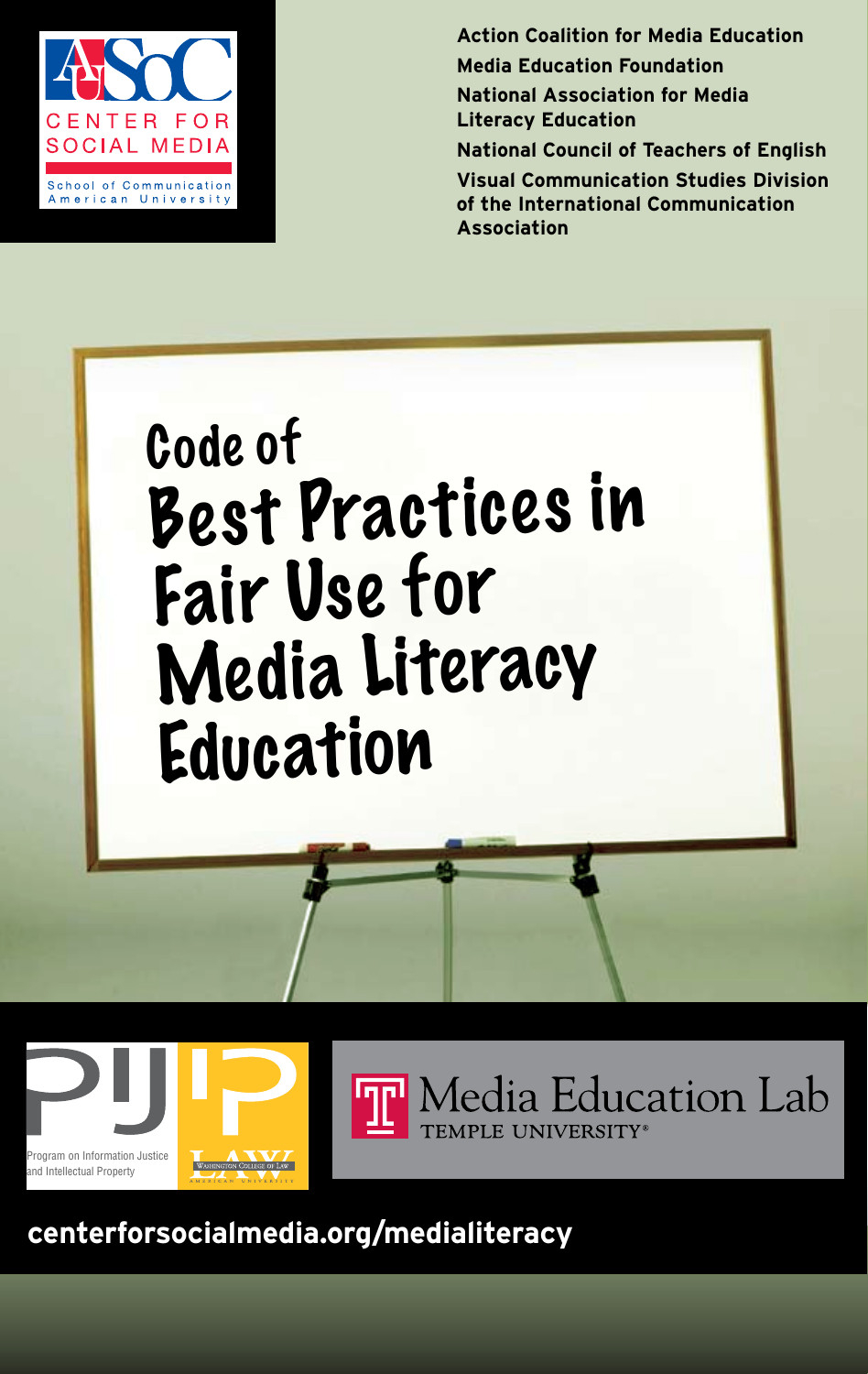## **What this is**

This document is a code of best practices that helps educators using media literacy concepts and techniques to interpret the copyright doctrine of fair use. Fair use is the right to use copyrighted material without permission or payment under some circumstances—especially when the cultural or social benefits of the use are predominant. It is a general right that applies even in situations where the law provides no specific authorization for the use in question—as it does for certain narrowly defined classroom activities.

This guide identifies five principles that represent the media literacy education community's current consensus about acceptable practices for the fair use of copyrighted materials, wherever and however it occurs: in K–12 education, in higher education, in nonprofit organizations that offer programs for children and youth, and in adult education.

## **What this isn't**

This code of best practices does not tell you the limits of fair use rights. Instead, it describes how those rights should apply in certain recurrent situations. Educators' and students' fair use rights may, of course, extend to other situations as well.

 It's not a guide to using material that people give the public permission to use, such as works covered by Creative Commons licenses. Anyone can use those works the way their owners authorize—although other uses also may also be permitted under the fair use doctrine. Likewise, it is not a guide to the use of material that has been specifically licensed (by a school, for example), which may be subject to contractual limitations.

It's not a guide to material that is already free to use without considering copyright (copyright.cornell.edu/public\_domain/). For instance, all federal government works are in the public domain, as are many older works. For more information on "free use," consult the document "Yes, You Can!" (centerforsocialmedia.org/files/pdf/ free\_use.pdf).

It's not a guide to using material that someone wants to license but cannot trace back to an owner—the so-called "orphan works" problem. However, orphan works are also eligible for fair use consideration, according to the principles detailed below. And it does not address the problems created by the 1998 Digital Millennium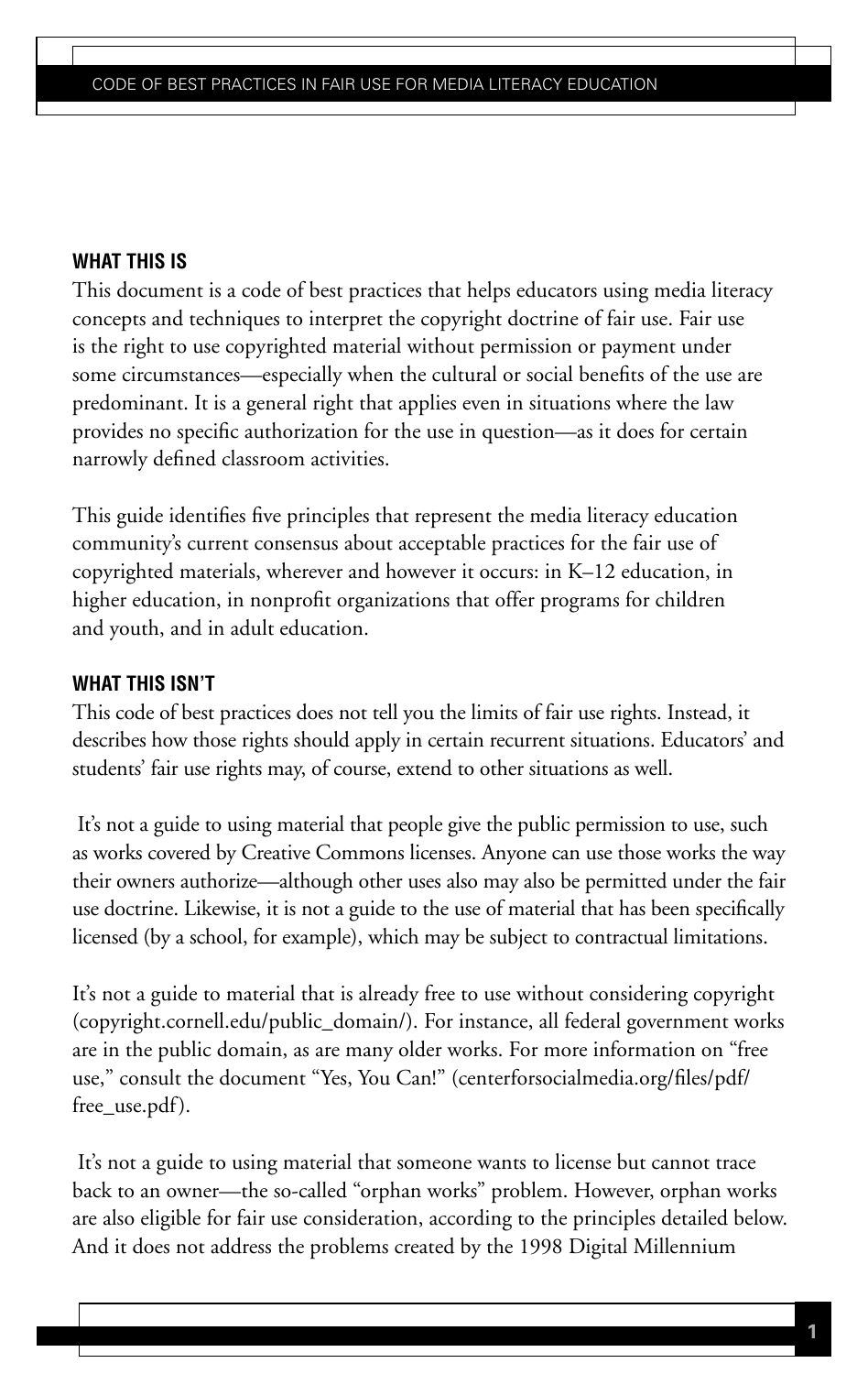Copyright Act, which creates barriers to otherwise lawful fair uses of copyrighted materials that are available only in formats that incorporate technological protections measures (such as encryption).

## **How this document was created**

This code of best practices was created by convening ten meetings with more than 150 members of leading educational associations, including signatories to this document, and other educators across the United States. The process was coordinated by Profs. Renee Hobbs (Media Education Lab, Temple University), Peter Jaszi (Program on Information Justice and Intellectual Property, Washington College of Law, American University) and Patricia Aufderheide (Center for Social Media, American University). The code was reviewed by a committee of legal scholars and lawyers expert in copyright and fair use. (Consult pages 18–19 for a complete list of signatories and members of the legal committee.)

### **MEDIA LITERACY EDUCATION**

Media literacy is the capacity to access, analyze, evaluate, and communicate messages in a wide variety of forms. This expanded conceptualization of literacy responds to the demands of cultural participation in the twenty-first century. Like literacy in general, media literacy includes both receptive and productive dimensions, encompassing critical analysis and communication skills, particularly in relationship to mass media,

**Media literacy education helps people of all ages to be critical thinkers, effective communicators, and active citizens.** 

popular culture, and digital media. Like literacy in general, media literacy is applied in a wide variety of contexts—when watching television or reading newspapers, for example, or when posting commentary to a blog. Indeed, media literacy is implicated everywhere one encounters information and entertainment content. And like literacy in general, media literacy can be taught and learned.

Media literacy education may occur as a separate program or course but often it is embedded within other subject areas, including literature, history, anthropology, sociology, public health, journalism, communication, and education. It can occur in formal educational settings in both K–12 education and at the university level, as well as in nonprofit community-based programs. Its content may vary as well—from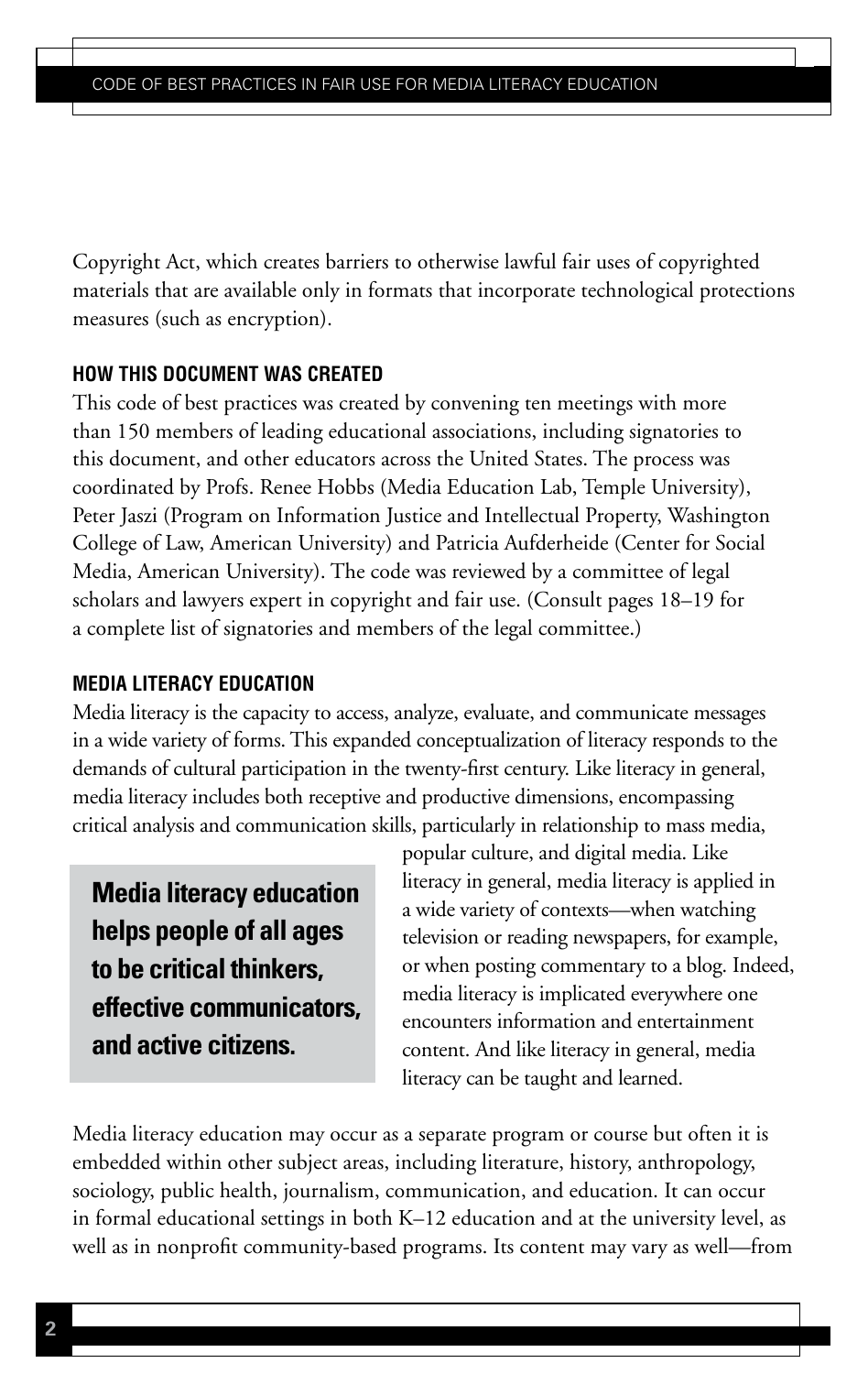lessons designed to expose the mechanics of how language, images, sound, music, and graphic design operate as symbolic forms for transmitting meanings to exercises designed to reinforce these understandings through hands-on media making.

Media literacy education distinctively features the analytical attitude that teachers and learners, working together, adopt toward the media objects they study. The foundation of effective media analysis is the recognition that:

- all media messages are constructed
- each medium has different characteristics and strengths and a unique language of construction
- media messages are produced for particular purposes
- all media messages contain embedded values and points of view
- people use their individual skills, beliefs, and experiences to construct their own meanings from media messages
- media and media messages can influence beliefs, attitudes, values, behaviors, and the democratic process

Making media and sharing it with listeners, readers, and viewers is essential to the development of critical thinking and communication skills. Feedback deepens reflection on one's own editorial and creative choices and helps students grasp the power of communication.

## **USE OF MEDIA IN EDUCATION vs. MEDIA LITERACY EDUCATION**

Teachers have always used texts, now including audiovisual and digital material, to convey facts and information. From time to time, the school is also a venue for entertainment, as when a film is screened to reward the class. These activities, however,

**Media literacy education can flourish only with a robust understanding of fair use.**

are not media literacy education. Rather than transforming the media material in question, they use that content for essentially the same purposes for which it originally was intended to instruct or to entertain. In many or even most cases, of course, these uses of media will not have significant copyright implications, either because the content in question has been licensed or because it is covered by one of the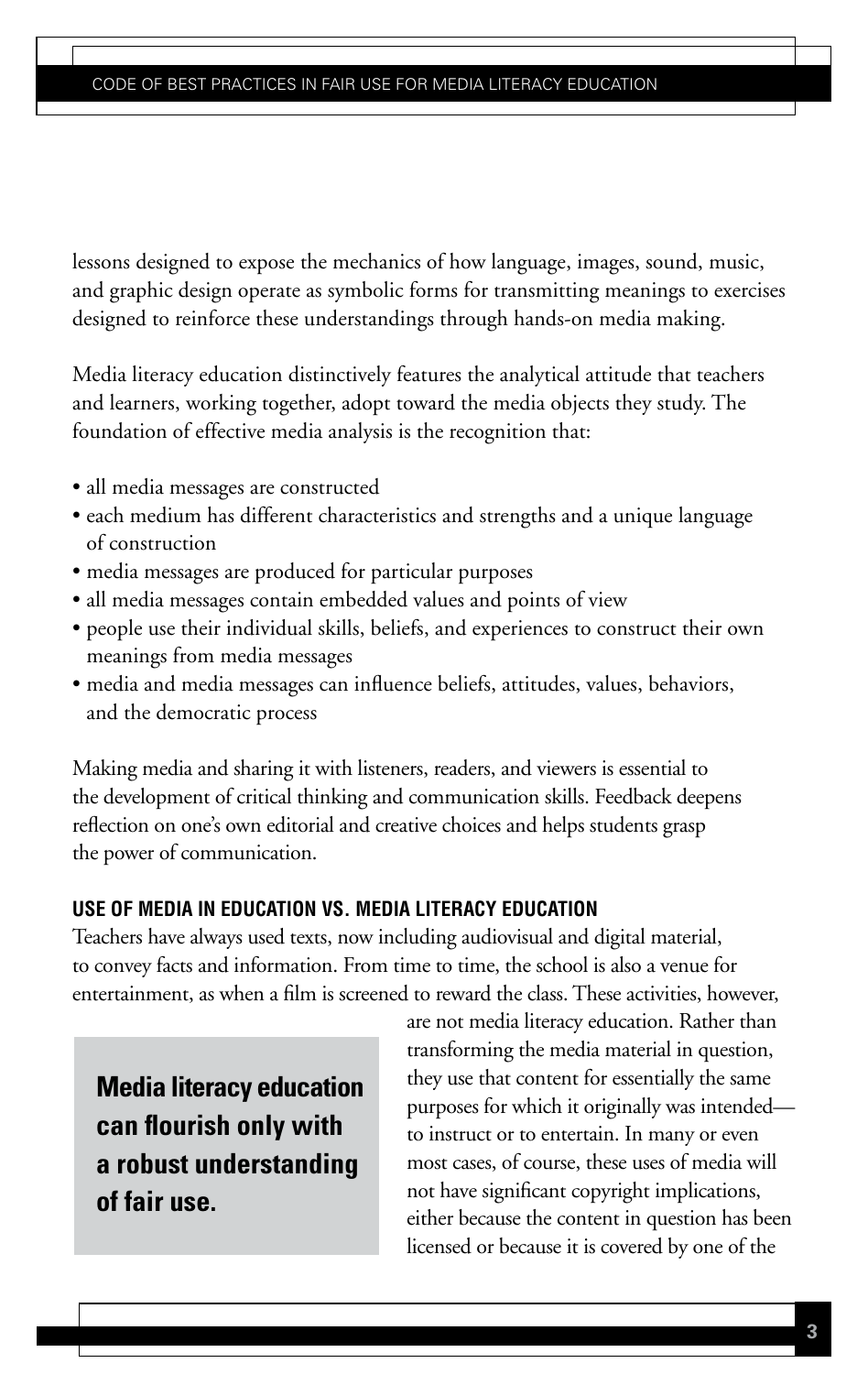specific exemptions for teachers in Sections 110(1) and (2) of the Copyright Act (for "face-to-face" in the classroom and equivalent distance practices in distance education). Teachers involved in media literacy education may, of course, sometimes make use of licensed materials or take advantage of the provisions of Section 110. But this guide addresses another set of issues: the transformative uses of copyright materials in media literacy education that can flourish only with a robust understanding of fair use.

#### **COPYRIGHT: A CONTENTIOUS CLIMATE**

New norms of information sharing—file sharing, downloading, podcasting—are emerging at the very moment when copyright owners are attempting to capture new revenue streams from various sources, including the "educational market." As documented in the report *The Cost of Copyright Confusion for Media Literacy*  (centerforsocialmedia.org/medialiteracy), educators involved in media literacy feel uncertain in this new environment of heightened commodification. On the one hand, they sense that copyrighted material should be available for their activities and those of their learners, and that such availability has great social and cultural utility. But on the other, they are aware of the increased vigilance with which copyright owners are enforcing their rights. And their actual understanding of the subject is incomplete or even distorted. As a result, there is a climate of increased fear and confusion about copyright, which detracts from the quality of teaching. Lack of clarity reduces learning and limits the ability to use digital tools. Some educators close their classroom doors and hide what they fear is infringement; others hypercomply with imagined rules that are far stricter than the law requires, limiting the effectiveness of their teaching and their students' learning.

#### **FAIR USE AND EDUCATION**

Educators and learners in media literacy often make uses of copyrighted materials that stand far outside the marketplace, for instance, in the classroom, at a conference, or within a school-wide or district-wide festival. Such uses, especially when they occur within a restricted-access network, do enjoy certain copyright advantages. As a practical matter, they may be less likely to be challenged by rights holders. More important, however, if challenged they would be more likely to receive special consideration under the fair use doctrine—because they occur within an educational setting.

From the beginnings of fair use in the courts, judges have drawn the connection between this special doctrine of copyright law and the central importance of education in the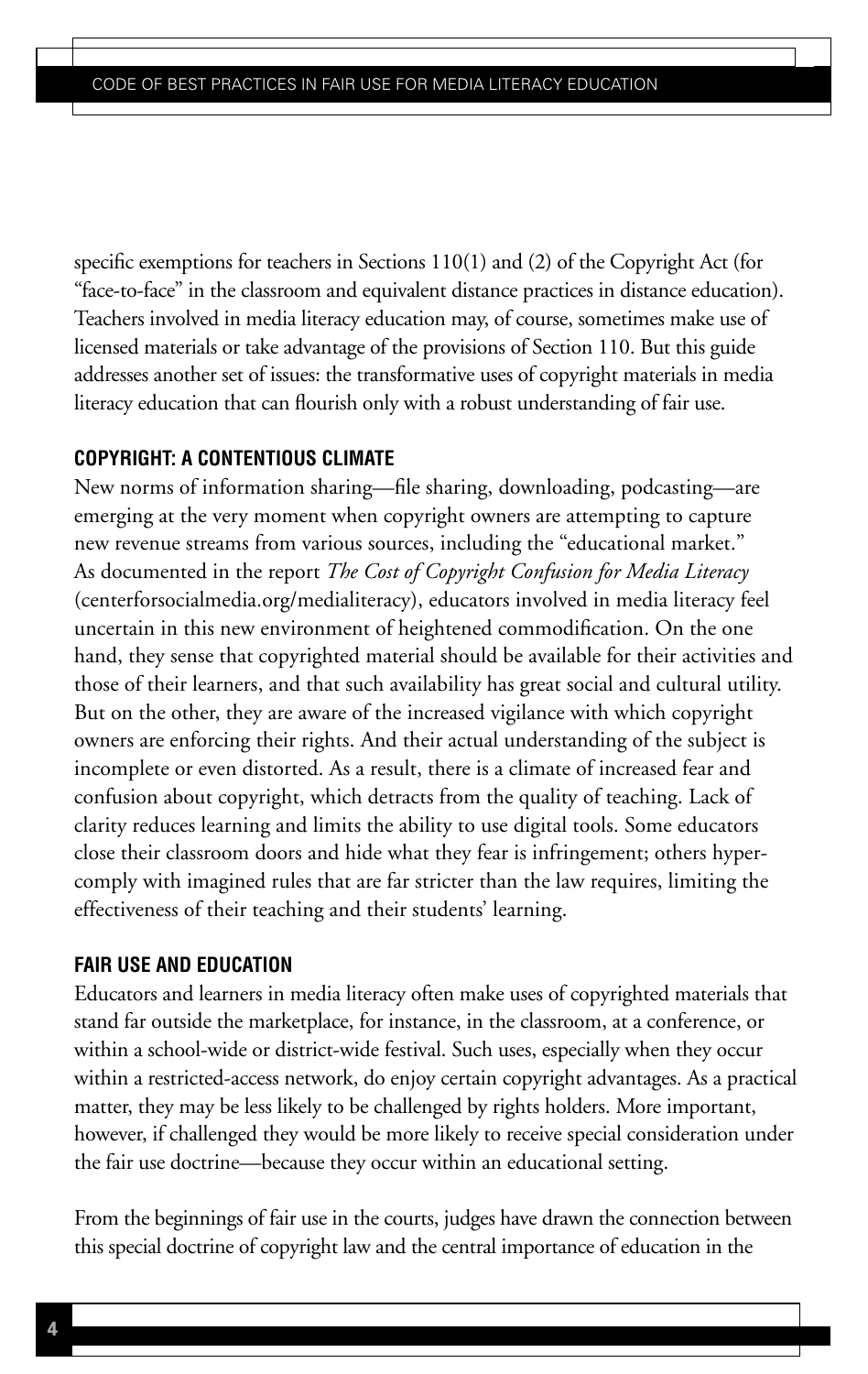American republic. The word "education" appears prominently in the preamble to Section 107 of the current Copyright Act, where the doctrine is codified. In addition, educators who rely reasonably on fair use are insulated against statutory damages in Sec. 504(c)(2). However, there have been no important court decisions—in fact, very few decisions of any kind—that actually interpret and apply the doctrine in an educational context. This means that educators who want to claim the benefits of fair use have a rare opportunity to be open and public about asserting the appropriateness of their practices and the justifications for them. This code is intended to support such assertions. It also means that educators seeking to arrive at a reasonable and balanced understanding of the doctrine, like the authors of this code, need to reason from first principles.

### **FAIR USE**

Law provides copyright protection to creative works in order to foster the creation of culture. Its best known feature is protection of owners' rights. But copying, quoting, and generally re-using existing cultural material can be, under some circumstances, a critically important part of generating new culture. In fact, the cultural value of copying is so well established that it is written into the social bargain at the heart of copyright law. The bargain is this: we as a society give limited property rights to creators to encourage them to produce culture; at the same time, we give other creators the chance to use that same copyrighted material, without permission or payment, in some circumstances. Without the second half of the bargain, we could all lose important new cultural work.

Copyright law has several features that permit quotations from copyrighted works without permission or payment, under certain conditions. Fair use is the most important of these features. It has been an important part of copyright law for more than 170 years. Where it applies, fair use is a user's right. In fact, as the Supreme Court has pointed out, fair use keeps copyright from violating the First Amendment.

**Fair use is flexible. It is not uncertain and it is not unreliable.**

New creation inevitably incorporates existing material. As copyright protects more works for longer periods than ever before, creators face new challenges: licenses to incorporate copyrighted sources become more expensive and more difficult to obtain—and sometimes are simply unavailable. As a result, fair use is more important today than ever before.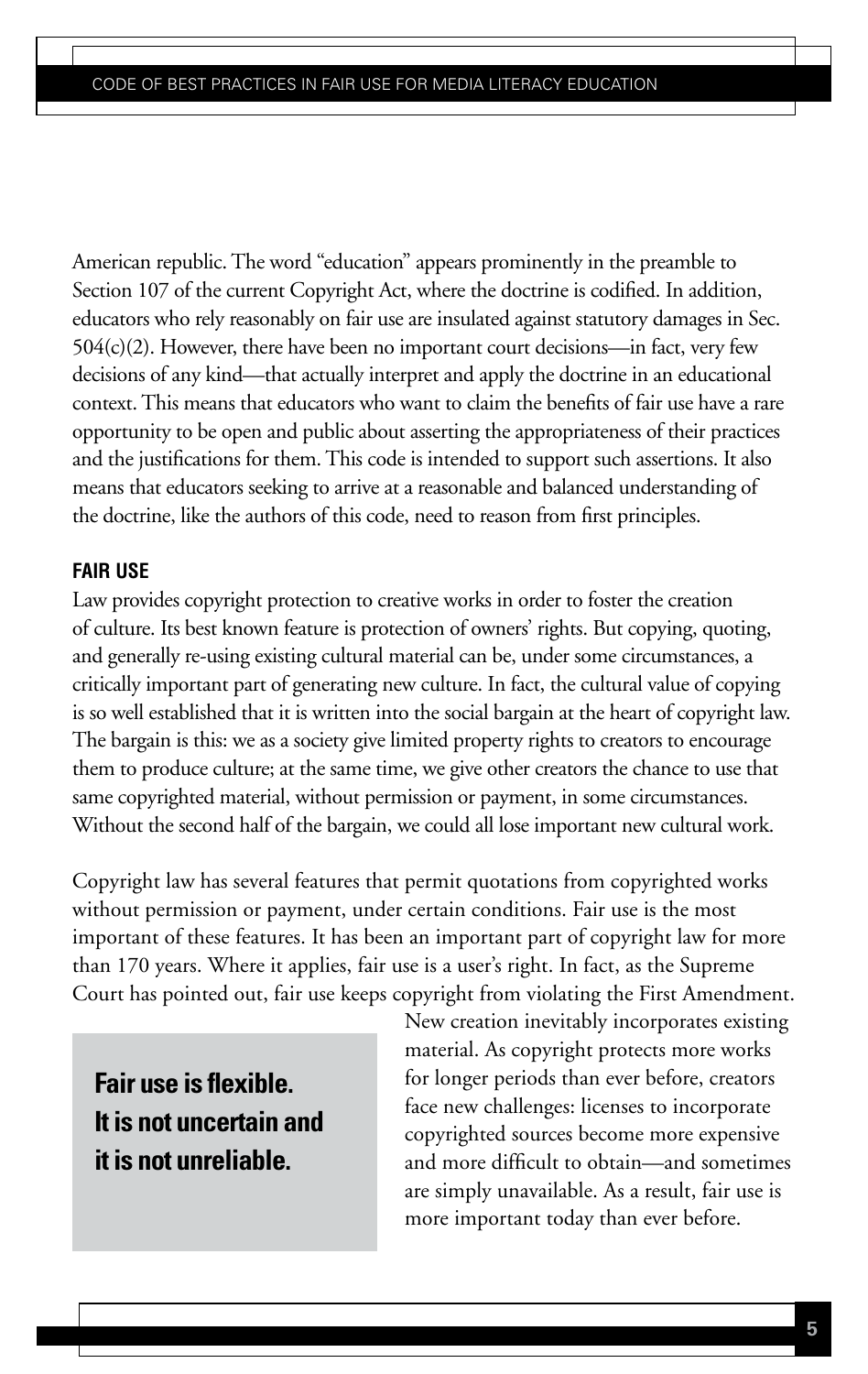Copyright law does not exactly specify how to apply fair use, and that gives the fair use doctrine a flexibility that works to the advantage of users. Creative needs and practices differ with the field, with technology, and with time. Rather than following a specific formula, lawyers and judges decide whether an unlicensed use of copyrighted material is "fair" according to a "rule of reason." This means taking all the facts and circumstances into account to decide if an unlicensed use of copyrighted material generates social or cultural benefits that are greater than the costs it imposes on the copyright owner.

Fair use is flexible; it is not unreliable. In fact, for any particular field of critical or creative activity, lawyers and judges consider expectations and practice in assessing what is "fair" within that field. In weighing the balance at the heart of fair use analysis, judges refer to four types of considerations mentioned in the law: the nature of the use, the nature of the work used, the extent of the use, and its economic effect (the so-called "four factors"). This still leaves much room for interpretation, especially since the law is clear that these are not the only permissible considerations. So how have judges interpreted fair use? In reviewing the history of fair use litigation, we find that judges return again and again to two key questions:

- Did the unlicensed use "transform" the material taken from the copyrighted work by using it for a different purpose than that of the original, or did it just repeat the work for the same intent and value as the original?
- Was the material taken appropriate in kind and amount, considering the nature of the copyrighted work and of the use?

If the answers to these two questions are "yes," a court is likely to find a use fair. Because that is true, such a use is unlikely to be challenged in the first place.

Both key questions touch on, among other things, the question of whether the use will cause excessive economic harm to the copyright owner. Courts have told us that copyright owners aren't entitled to an absolute monopoly over transformative uses of their works. By the same token, however, when a use supplants a copyright owner's core market, it is unlikely to be fair. Thus, for example, a textbook author cannot quote large parts of a competitor's book merely to avoid the trouble of writing her own exposition.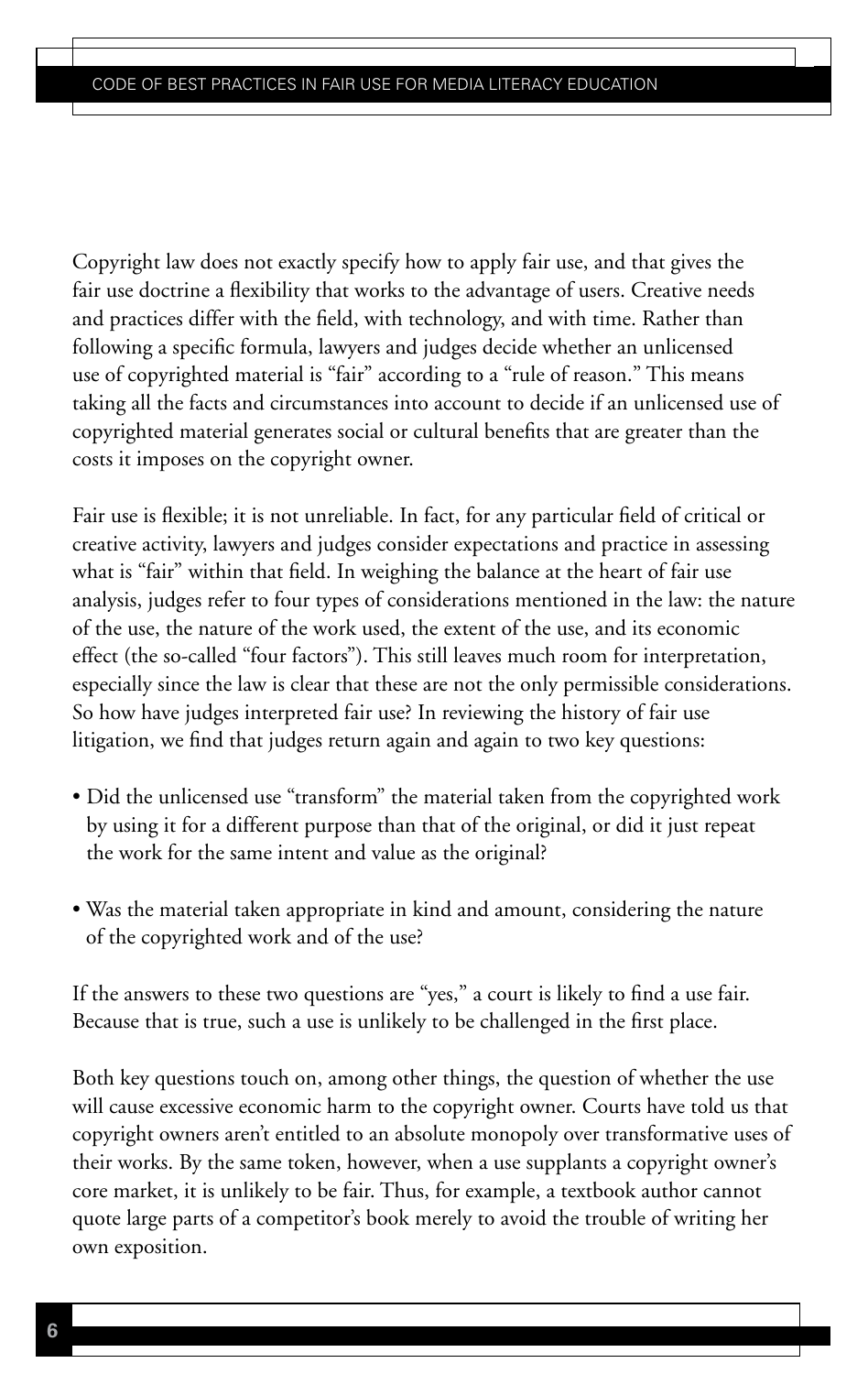Another consideration underlies and influences the way in which these questions are analyzed: whether the user acted reasonably and in good faith, in light of general practice in his or her particular field. Media literacy educators' ability to rely on fair use will be enhanced by this code of best practices, which will serve as documentation of commonly held understandings drawn from the experience of educators themselves and supported by legal analysis. Thus, the code helps to show that the uses of copyrighted materials described here are reasonable and appropriate for the purposes of teaching and learning.

Fair use is in wide and vigorous use today in many professional communities. For example, historians regularly quote both other historians' writings and textual sources; filmmakers and visual artists use, reinterpret, and critique copyright material; while scholars illustrate cultural commentary with textual, visual, and musical examples. Equally important is the example of commercial news media. Fair use is healthy and vigorous in daily broadcast television news, where references to popular films, classic TV programs, archival images, and popular songs are constant and routinely unlicensed.

In some cases professional communities have set forth their understandings in consensus documents, which may be useful to educators and learners if they are involved with these creative practices. For instance, documentary filmmakers have established their own code (centerforsocialmedia.org/fairuse); so have film scholars, who routinely use popular films in their teaching (dii4.com/documents/SCMSB estPracticesforFairUseinTeaching-Final.pdf); and now a code of best practices has been established for online video creators as well (centerforsocialmedia.org/remix). Although professional groups create such codes, no one needs to be a member of a professional group to benefit from their interpretations. For instance, any one who does media literacy education, in any circumstances, can usefully employ this code's principles.

### **THE TYRANNY OF GUIDELINES AND EXPERTS**

Today, some educators mistakenly believe that the issues covered in the fair use principles below are not theirs to decide. They believe they must follow various kinds of "expert" guidance offered by others. In fact, the opposite is true. The various negotiated agreements that have emerged since passage of the Copyright Act of 1976 have never had the force of law, and in fact, the guidelines bear little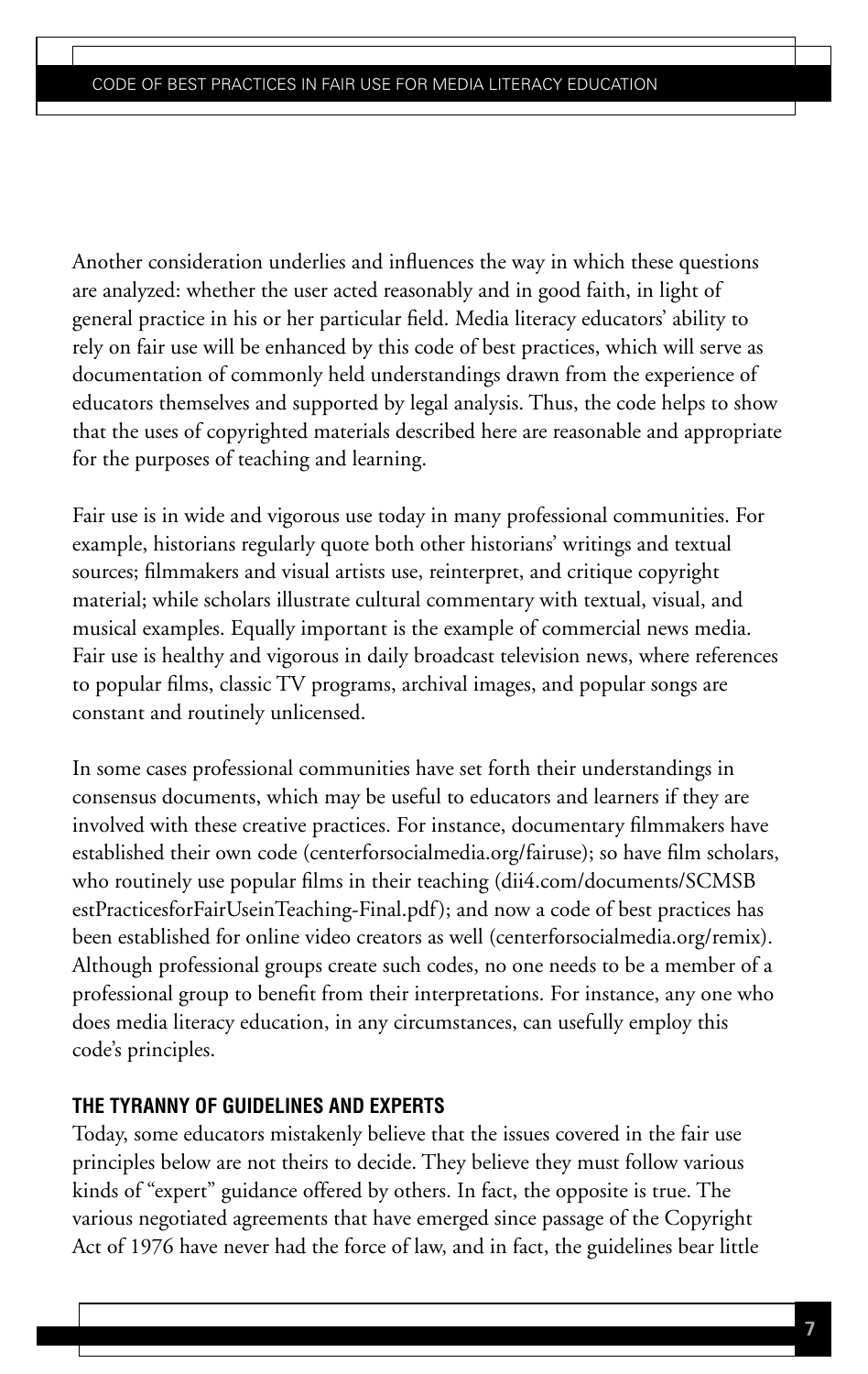# **Educational guidelines have often hurt more than they have helped.**

relationship to the actual doctrine of fair use. Sadly, as legal scholar Kenneth Crews has demonstrated in "The Law of Fair Use and the Illusion of Fair-Use Guidelines," *The Ohio State Law Journal* 62 (2001): 602–700 (http://moritzlaw.osu.edu/lawjournal/issues/ volume62/number2/crews.pdf), many publications for educators reproduce the guidelines uncritically, presenting them

as standards that must be adhered to in order to act lawfully. Experts (often nonlawyers) give conference workshops for K–12 teachers, technology coordinators, and library or media specialists where these guidelines and similar sets of purported rules are presented with rigid, official-looking tables and charts. At the same time, materials on copyright for the educational community tend to overstate the risk of educators being sued for copyright infringement—and in some cases convey outright misinformation about the subject. In effect, they interfere with genuine understanding of the purpose of copyright—to promote the advancement of knowledge through balancing the rights of owners and users.

In fact, this is an area in which educators themselves should be leaders rather than followers. Often, they can assert their own rights under fair use to make these decisions on their own, without approval. In rare cases where doing so would bring them into conflict with misguided institutional policies, they should assert their rights and seek to have those policies changed. More generally, educators should share their knowledge of fair use rights with library and media specialists, technology specialists, and other school leaders to assure that their fair use rights are put into institutional practice.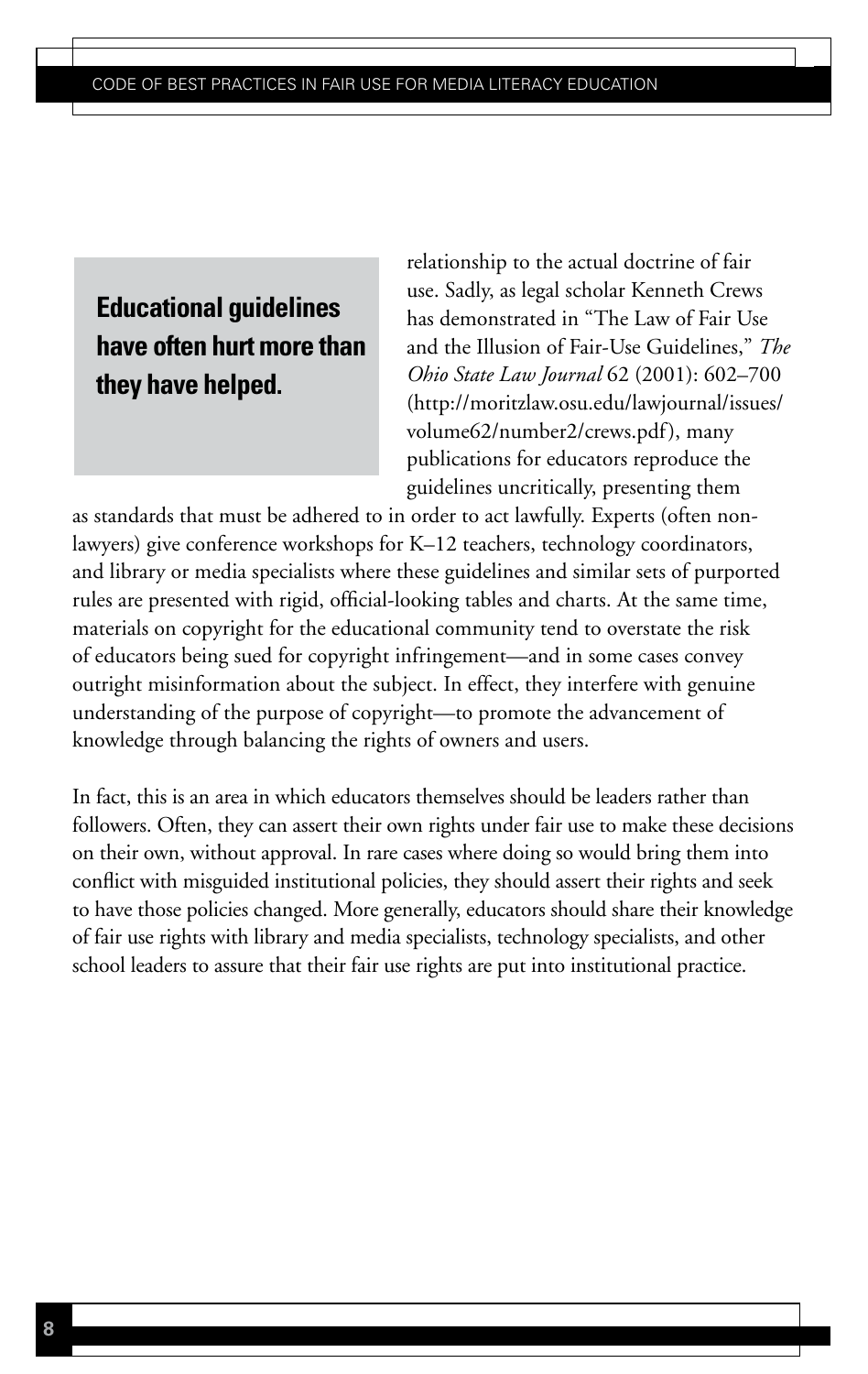## **GENERAL POINTS ABOUT PRINCIPLES**

Through its five principles, this code of best practices identifies five sets of current practices in the use of copyrighted materials in media literacy education to which the doctrine of fair use clearly applies. These practices are associated with K–12 education, higher education, and in classes given by nonprofit organizations. When students or educators use copyrighted materials in their own creative work outside of an educational context, they can rely on fair use guidelines created by other creator groups, including documentary filmmakers and online video producers.

*These principles apply to all forms of media.* Depending on the instructional goal, educators may use materials designed for entertainment and for persuasive or advocacy purposes. They may use print, images, Web sites, moving-image media, and sound media—in both analog and digital forms. In all cases, a digital copy is the same as a hard copy in terms of fair use. Veteran teachers may keep clippings from newspapers in manila file folders to use for media literacy education; younger ones may store their materials as digital files. Functionally, their practices are identical.

*The principles apply in institutional settings and to non-school-based programs.* Media literacy education may occur in university classrooms, in elementary schools, in computer labs in community technology centers, or in after-school and summer camp programs run by religious groups or nonprofit organizations. In addition to their fair use rights, teachers in conventional schools enjoy the benefit of limited educational exemptions under Section 110(1) and (2) of the Copyright Act. Educators in community-based organizations may not be covered by these exemptions, but they still can claim the right to use copyrighted materials under the doctrine of fair use.

*The principles concern the unlicensed fair use of copyrighted materials for education, not the way those materials were acquired.* When a user's copy was obtained illegally or in bad faith, that fact may affect fair use analysis. Otherwise, of course, where a use is fair, it is irrelevant whether the source of the content in question was a recorded over-the-air broadcast, a teacher's personal copy of a newspaper or a DVD, or a rented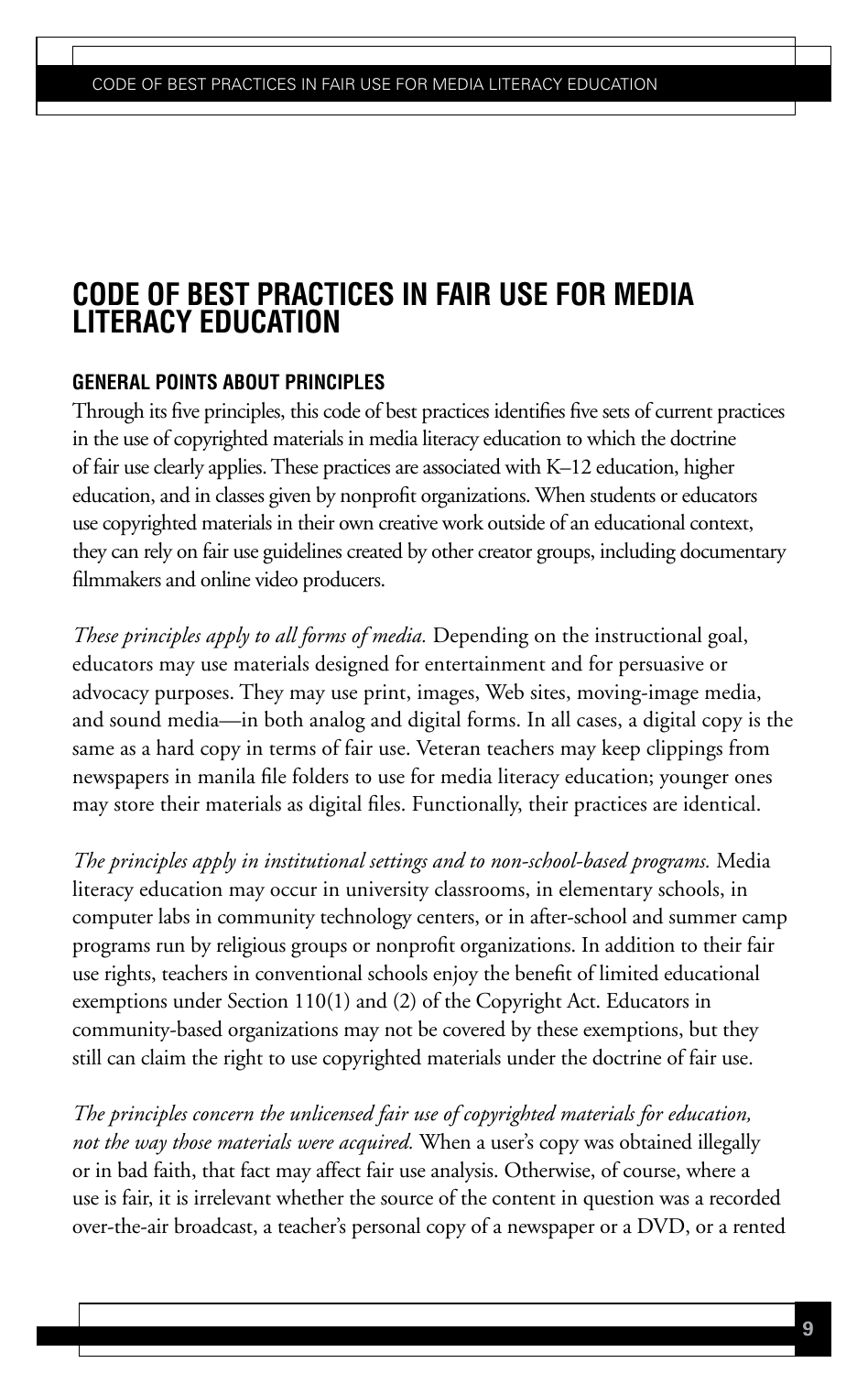or borrowed piece of media. Labels on commercial media products proclaiming that they are "licensed for home [or private or educational or noncommercial] use only" do not affect in any way the educator's ability to make fair use of the contents—in fact, such legends have no legal effect whatsoever. (If a teacher is using materials subject to a license agreement negotiated by the school or school system, however, she may be bound by the terms of that license.)

*The principles are all subject to a "rule of proportionality."* Educators' and students' fair use rights extend to the portions of copyrighted works that they need to accomplish their educational goals—and sometimes even to small or short works in their entirety. By the same token, the fairness of a use depends, in part, on whether the user took more than was needed to accomplish his or her legitimate purpose. That said, there are no numerical rules of thumb that can be relied upon in making this determination.

# **PRINCIPLES**

# **ONE:** EMPLOYING COPYRIGHTED MATERIAL IN MEDIA LITERACY LESSONS

**DESCRIPTION:** Educators use television news, advertising, movies, still images, newspaper and magazine articles, Web sites, video games, and other copyrighted material to build critical-thinking and communication skills. Common instructional activities include comparison-contrast analysis, deconstruction (close analysis) of the form and content of a message, illustration of key points, and examination of the historical, economic, political, or social contexts in which a particular message was produced and is received.

**PRINCIPLE:** Under fair use, educators using the concepts and techniques of media literacy can choose illustrative material from the full range of copyrighted sources and make them available to learners, in class, in workshops, in informal mentoring and teaching settings, and on school-related Web sites.

**LIMITATIONS:** Educators should choose material that is germane to the project or topic, using only what is necessary for the educational goal or purpose for which it is being made. In some cases, this will mean using a clip or excerpt; in other cases, the whole work is needed. Whenever possible, educators should provide proper attribution and model citation practices that are appropriate to the form and context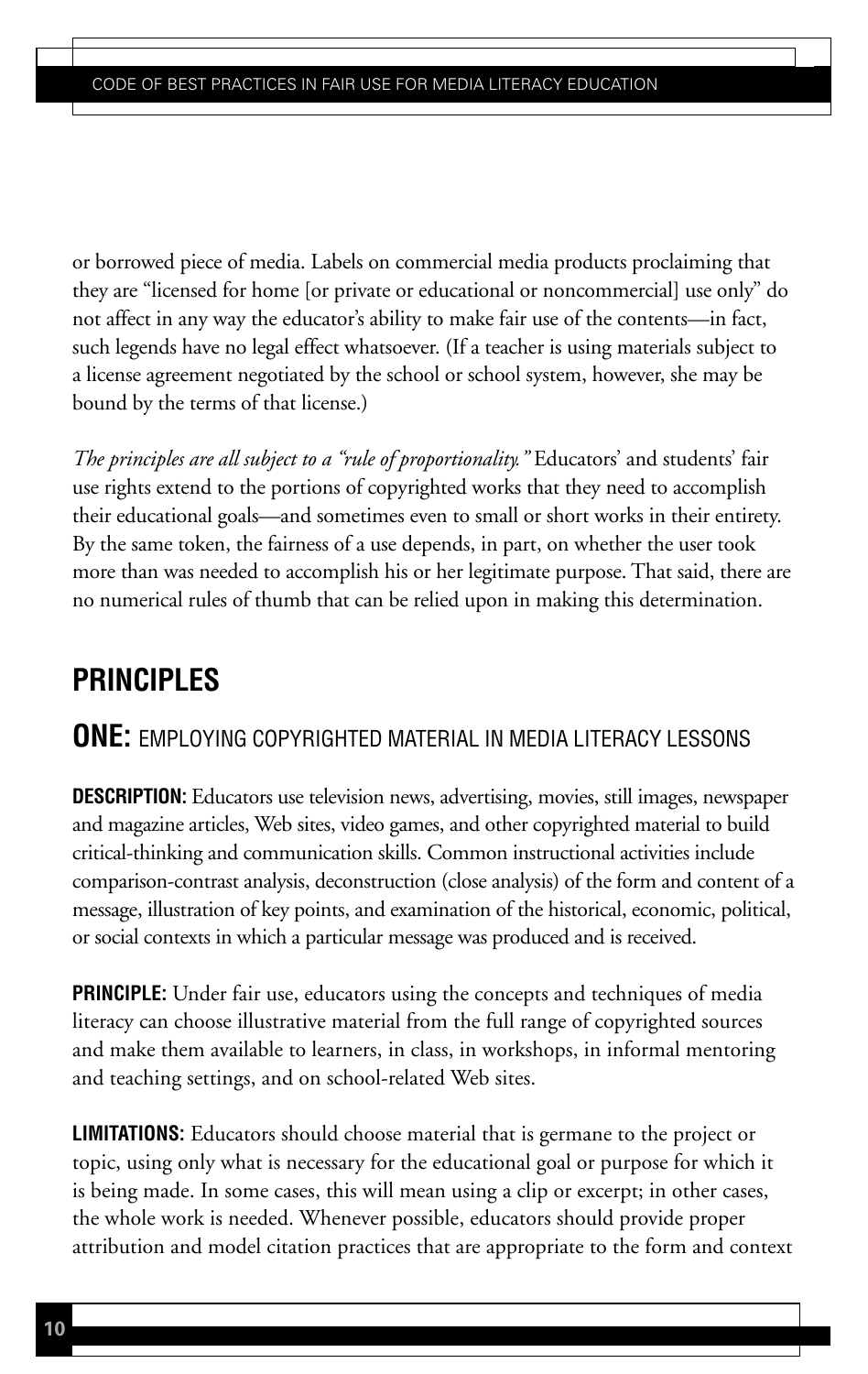of use. Where illustrative material is made available in digital formats, educators should provide reasonable protection against third-party access and downloads.

## **TWO:** EMPLOYING COPYRIGHTED MATERIAL IN PREPARING CURRICULUM MATERIALS

**DESCRIPTION:** Teachers use copyrighted materials in the creation of lesson plans, materials, tool kits, and curricula in order to apply the principles of media literacy education and use digital technologies effectively in an educational context. These materials often include clips, copies or examples of copyrighted work along with a description of instructional practices, assignments, and assessment criteria. These materials may include samples of contemporary mass media and popular culture as well as older media texts that provide historical or cultural context.

**PRINCIPLE:** Under fair use, educators using the concepts and techniques of media literacy can integrate copyrighted material into curriculum materials, including books, workbooks, podcasts, DVD compilations, videos, Web sites, and other materials designed for learning.

**LIMITATIONS:** Wherever possible, educators should provide attribution for quoted material, and of course they should use only what is necessary for the educational goal or purpose. The materials should meet professional standards for curriculum development, with clearly stated educational objectives, a description of instructional practices, assignments, and assessment criteria.

# **THREE:** SHARING MEDIA LITERACY CURRICULUM MATERIALS

**DESCRIPTION:** Media literacy curriculum materials always include copyrighted content from mass media and popular culture. Informal sharing of these materials occurs at educational conferences and through professional development programs, as well by electronic means. Media literacy curriculum materials are also developed commercially in collaboration with publishers or nonprofit organizations.

**PRINCIPLE:** Educators using concepts and techniques of media literacy should be able to share effective examples of teaching about media and meaning with one another, including lessons and resource materials. If curriculum developers are making sound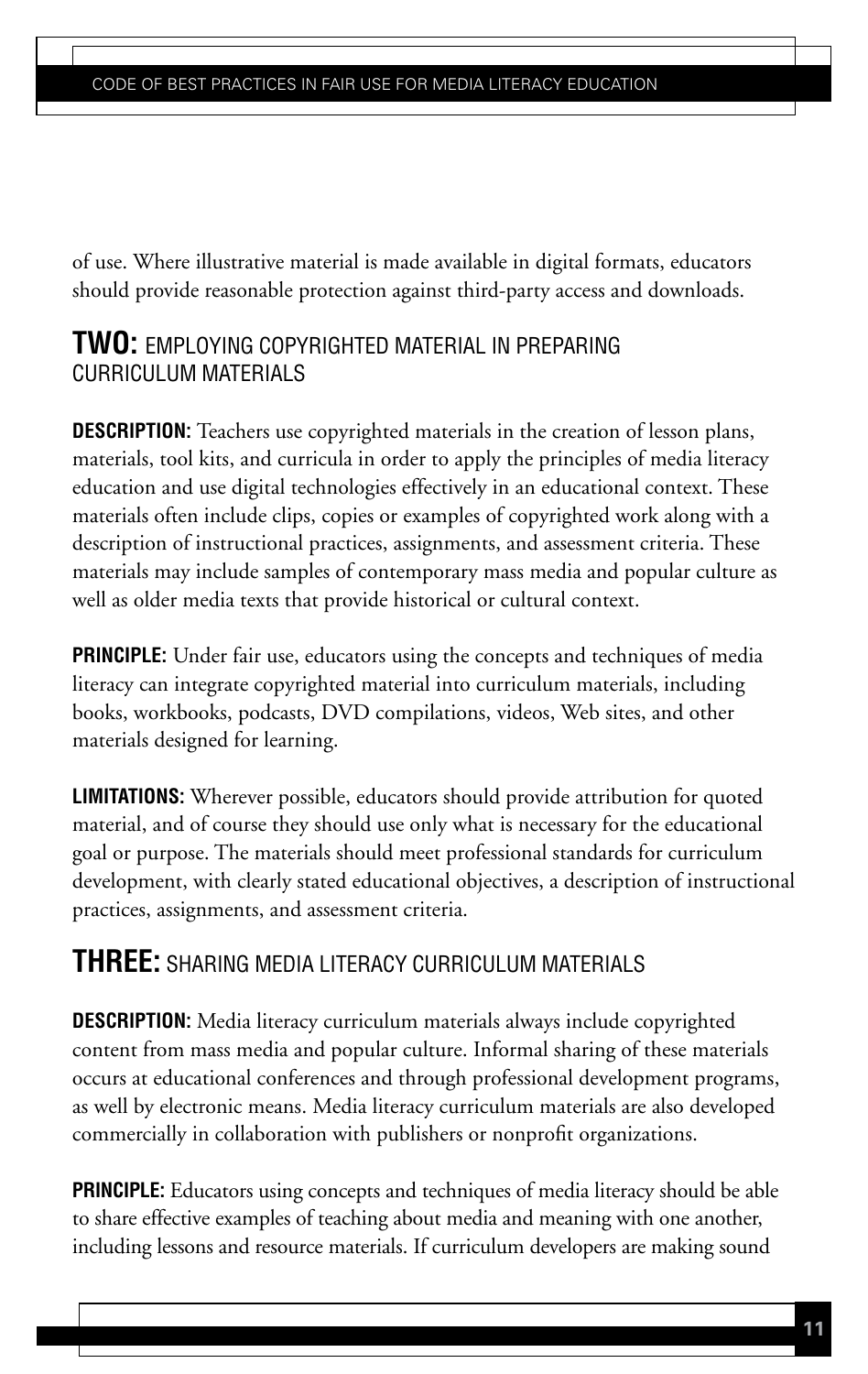decisions on fair use when they create their materials, then their work should be able to be seen, used, and even purchased by anyone—since fair use applies to commercial materials as well as those produced outside the marketplace model.

**LIMITATIONS:** In materials they wish to share, curriculum developers should be especially careful to choose illustrations from copyrighted media that are necessary to meet the educational objectives of the lesson, using only what furthers the educational goal or purpose for which it is being made. Often this may mean using a small portion, clip or excerpt, rather than an entire work, although sometimes it may be permissible to use more—or even all. Curriculum developers should not rely on fair use when using copyrighted third-party images or texts to promote their materials. For promotional purposes, the permissions process is appropriate. In addition, if a teacher or a school has specifically agreed to a license, then (of course) its terms are likely to be binding—even if they impinge on what would otherwise be considered fair use. And, of course, illustrative material should be properly attributed wherever possible.

# **FOUR:** STUDENT USE OF COPYRIGHTED MATERIALS IN THEIR OWN ACADEMIC AND CREATIVE WORK

**DESCRIPTION:** Students strengthen media literacy skills by creating messages and using such symbolic forms as language, images, sound, music, and digital media to express and share meaning. In learning to use video editing software and in creating remix videos, students learn how juxtaposition reshapes meaning. Students include excerpts from copyrighted material in their own creative work for many purposes, including for comment and criticism, for illustration, to stimulate public discussion, or in incidental or accidental ways (for example, when they make a video capturing a scene from everyday life where copyrighted music is playing).

**PRINCIPLE:** Because media literacy education cannot thrive unless learners themselves have the opportunity to learn about how media functions at the most practical level, educators using concepts and techniques of media literacy should be free to enable learners to incorporate, modify, and re-present existing media objects in their own classroom work. Media production can foster and deepen awareness of the constructed nature of all media, one of the key concepts of media literacy. The basis for fair use here is embedded in good pedagogy.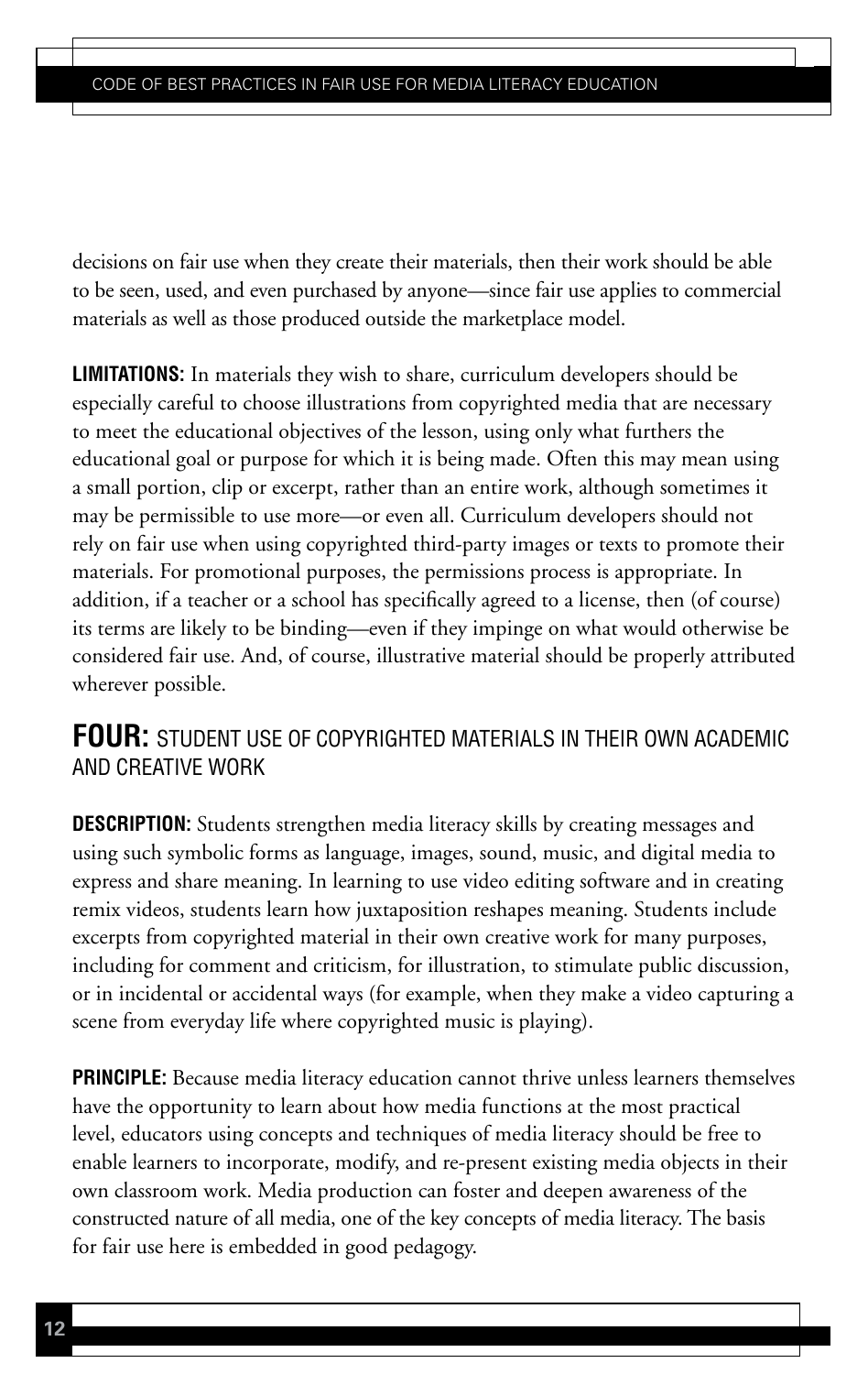**LIMITATIONS:** Students' use of copyrighted material should not be a substitute for creative effort. Students should be able to understand and demonstrate, in a manner appropriate to their developmental level, how their use of a copyrighted work repurposes or transforms the original. For example, students may use copyrighted music for a variety of purposes, but cannot rely on fair use when their goal is simply to establish a mood or convey an emotional tone, or when they employ popular songs simply to exploit their appeal and popularity. Again, material that is incorporated under fair use should be properly attributed wherever possible. Students should be encouraged to make their own careful assessments of fair use and should be reminded that attribution, in itself, does not convert an infringing use into a fair one.

# **FIVE:** DEVELOPING AUDIENCES FOR STUDENT WORK

**DESCRIPTION:** Students who are expected to behave responsibly as media creators and who are encouraged to reach other people outside the classroom with their work learn most deeply. Although some student media productions are simply learning exercises designed to develop knowledge and skills, media literacy educators often design assignments so that students have the opportunity to distribute their work.

**PRINCPLE:** Educators should work with learners to make a reasoned decision about distribution that reflects sound pedagogy and ethical values. In some cases, widespread distribution of students' work (via the Internet, for example) is appropriate. If student work that incorporates, modifies, and re-presents existing media content meets the transformativeness standard, it can be distributed to wide audiences under the doctrine of fair use.

**LIMITATIONS:** Educators and learners in media literacy often make uses of copyrighted works outside the marketplace, for instance in the classroom, a conference, or within a school-wide or district-wide festival. When sharing is confined to a delimited network, such uses are more likely to receive special consideration under the fair use doctrine.

Especially in situations where students wish to share their work more broadly (by distributing it to the public, for example, or including it as part of a personal portfolio), educators should take the opportunity to model the real-world permissions process, with explicit emphasis not only on how that process works,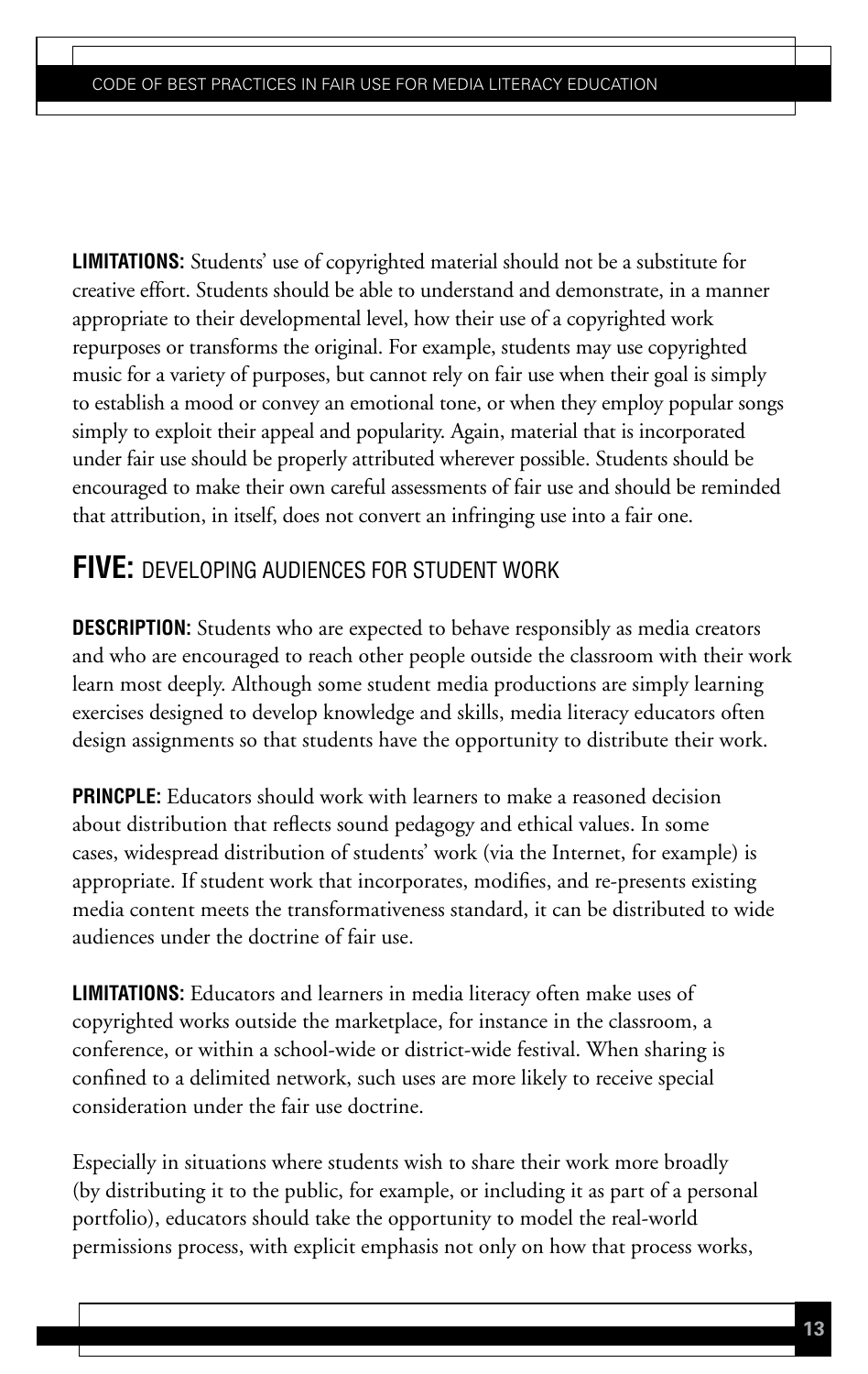but also on how it affects media making. In particular, educators should explore with students the distinction between material that should be licensed, material that is in the public domain or otherwise openly available, and copyrighted material that is subject to fair use. The ethical obligation to provide proper attribution also should be examined. And students should be encouraged to understand how their distribution of a work raises other ethical and social issues, including the privacy of the subjects involved in the media production.

# **CONCLUSION**

**Educators need to be leaders, not followers, in establishing best practices in fair use.** 

Most "copyright education" that educators and learners have encountered has been shaped by the concerns of commercial copyright holders, whose understandable concern about large-scale copyright piracy has caused them to equate any unlicensed use of copyrighted material with stealing. The situation has been compounded by the—again understandable risk-aversion of school system administrators

and lawyers. So-called fair use guidelines that institutional stakeholders have negotiated with some copyright holders have had similar results, intensifying fear and creating confusion among educators. These approaches have not responded directly to the actual needs of educators and learners, nor have they fully expressed or recognized the legal rights that educators and learners have.

This code of best practices, by contrast, is shaped by educators for educators and the learners they serve, with the help of legal advisors. As an important first step in reclaiming their fair use rights, educators should employ this document to inform their own practices in the classroom and beyond. The next step is for educators to communicate their own learning about copyright and fair use to others, both through practice and through education. Learners mastering the concepts and techniques of media literacy need to learn about the important rights that all new creators, including themselves, have under copyright to use existing materials. Educators also need to share their knowledge and practice with critically important institutional allies and colleagues, such as librarians and school administrators.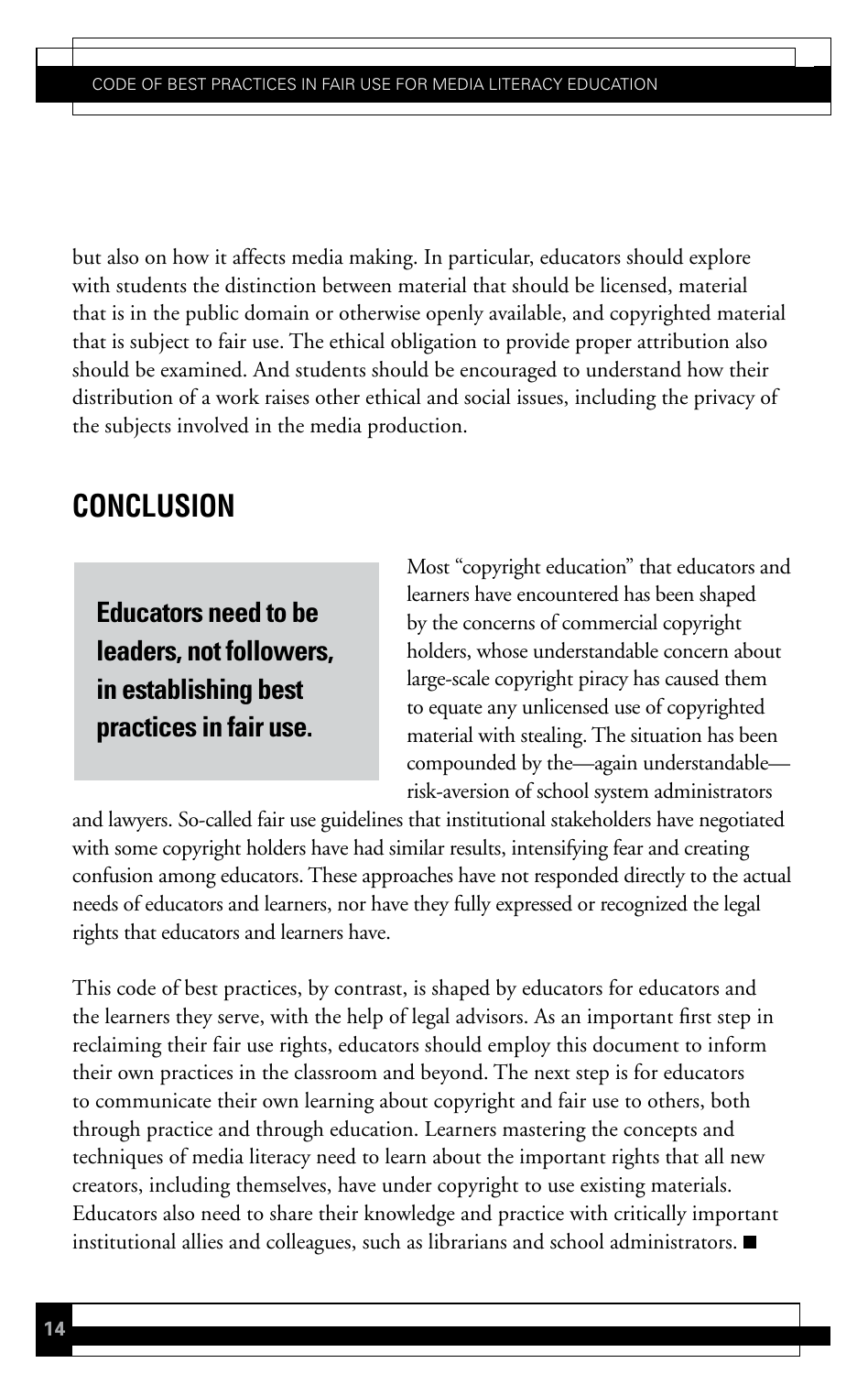# **COMMON MYTHS ABOUT FAIR USE**

## **MYTH:** FAIR USE IS TOO UNCLEAR AND COMPLICATED FOR ME; IT'S BETTER LEFT TO LAWYERS AND ADMINISTRATORS.

**TRUTH:** The fair use provision of the Copyright Act is written broadly—not narrowly—because it is designed to apply to a wide range of creative works and the people who use them. Fair use is a part of the law that belongs to everyone especially to working educators. Educators know best what they need to use of existing copyrighted culture to construct their own lessons and materials. Only members of the actual community can decide what's really needed. Once they know, they can tell their lawyers and administrators.

# **MYTH:** EDUCATORS CAN RELY ON "RULES OF THUMB" FOR FAIR USE GUIDANCE.

**TRUTH:** Despite longstanding myths, there are no cut-and-dried rules (such as 10 percent of the work being quoted, or 400 words of text, or two bars of music, or 10 seconds of video). Fair use is situational, and context is critical. Because it is a tool to balance the rights of users with the rights of owners, educators need to apply reason to reach a decision. The principles and limitations above are designed to guide your reasoning and to help you guide the reasoning of others.

## **MYTH:** SCHOOL SYSTEM RULES ARE THE LAST WORD OF FAIR USE BY EDUCATORS.

**TRUTH:** If your school system's rules let you do everything you need to do, you certainly don't need this code. But if you need to exercise your fair use rights to get your work done well, in ways that your system's rules don't foresee, that's a different story. In that case, the code may help you to change the rules! Many school policies are based on so-called negotiated fair use guidelines, as discussed above. In their implementation of those guidelines, systems tend to confuse a limited "safe harbor" zone of absolute security with the entire range of possibility that fair use makes available.

# **MYTH:** FAIR USE IS JUST FOR CRITIQUES, COMMENTARIES, OR PARODIES.

**TRUTH:** Transformativeness, a key value in fair use law, can involve modifying material or putting material in a new context, or both. Fair use applies to a wide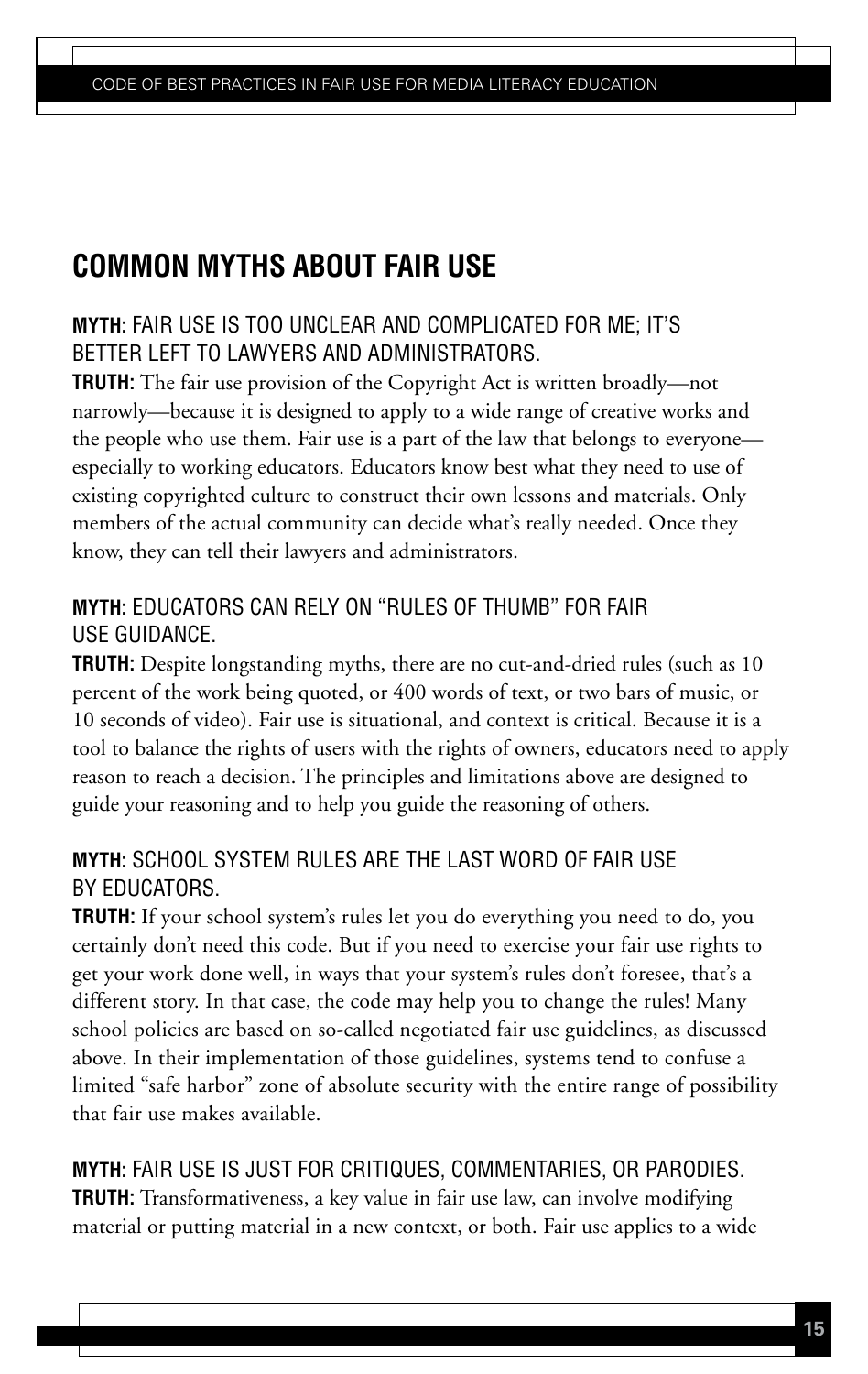variety of purposes, not just critical ones. Using an appropriate excerpt from copyrighted material to illustrate a key idea in the course of teaching is likely to be a fair use, for example. Indeed, the Copyright Act itself makes it clear that educational uses will often be considered fair because they add important pedagogical value to referenced media objects.

## **MYTH:** IF I'M NOT MAKING ANY MONEY OFF IT, IT'S FAIR USE. (AND IF I AM MAKING MONEY OFF IT, IT'S NOT.)

**TRUTH:** "Noncommercial use" can be a plus in fair use analysis, but its scope is hard to define. If educators or learners want to share their work only with a class (or another defined, closed group) they are in a favorable position. However, some more public uses may be unfair even if no money is exchanged. So if work is going to be shared widely, it is good to be able to rely on transformativeness. As the cases show, a transformative new work can be highly commercial in intent and effect and qualify under the fair use doctrine.

## **MYTH:** FAIR USE IS ONLY A DEFENSE, NOT A RIGHT.

**TRUTH:** In court, doctrines like self-defense or freedom of speech or fair use aren't considered until after the plaintiff has proved that there may have been assault or defamation or copyright infringement. Procedurally, that makes these doctrines "affirmative defenses." But in the real world, people are entitled to protect themselves from harm and to speak their minds; likewise, we acknowledge the right of fair use, which is specifically provided by law to people who make reasonable but unauthorized use of copyrighted works.

## **MYTH:** EMPLOYING FAIR USE IS TOO MUCH TROUBLE; I DON'T WANT TO FILL OUT ANY FORMS.

**TRUTH:** Users who claim fair use simply use copyrighted works after making an assessment of the particular situation—there's nothing formal or official to "do" to claim fair use. You do not have to ask permission or alert the copyright holder when considering a use of materials that is protected by fair use. But, if you choose, you may inquire about permissions and still claim fair use if your request is refused or ignored. In some cases, courts have found that asking permission and then being rejected has actually enhanced fair use claims.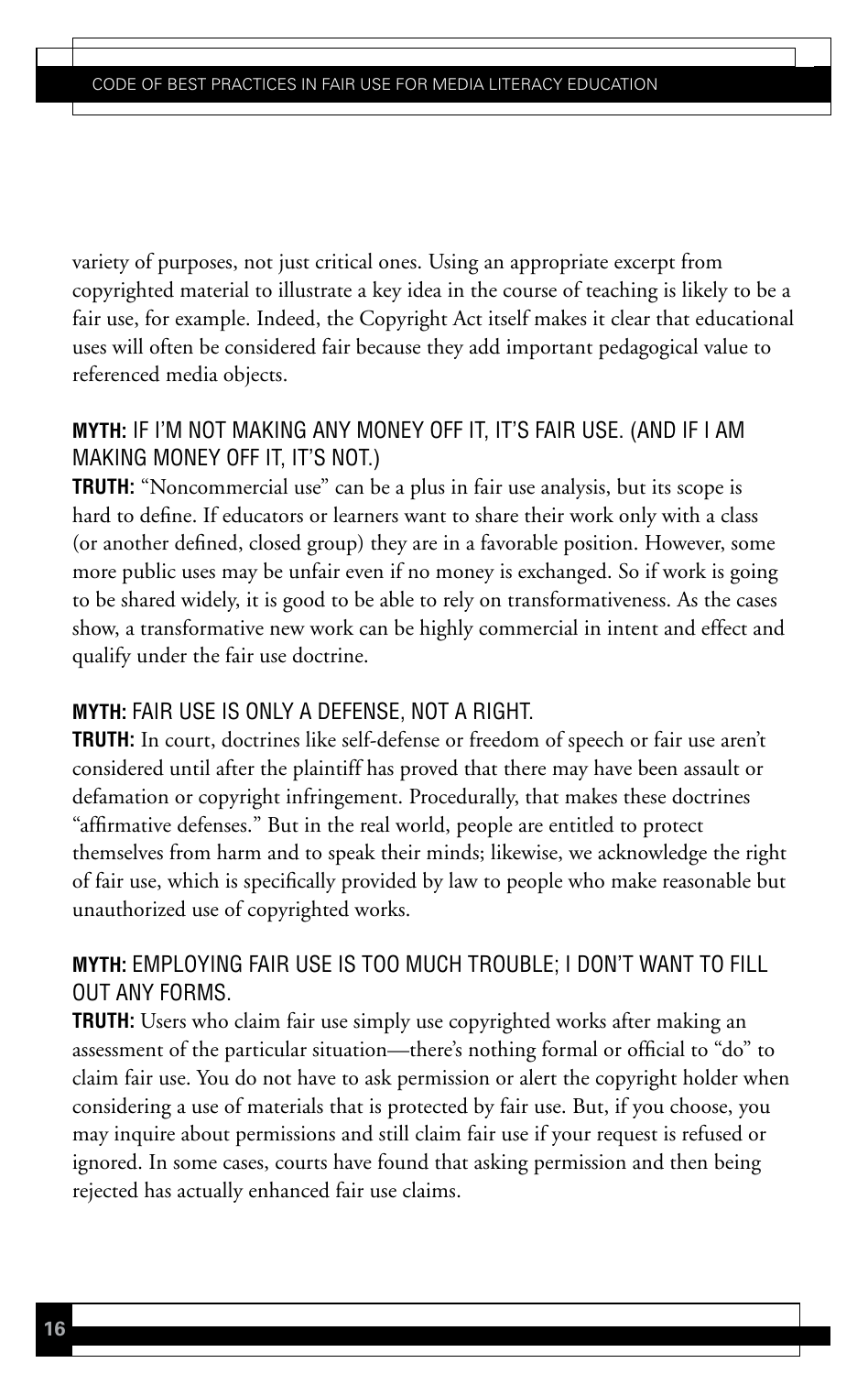### **MYTH:** FAIR USE COULD GET ME SUED.

**Truth:** That's very, very unlikely. We don't know of any lawsuit actually brought by an American media company against an educator over the use of media in the educational process. Before even considering a lawsuit, a copyright owner typically will take the cheap and easy step of sending a "cease and desist" letter, sometimes leading the recipient to think that she is being sued rather than just threatened. An aggressive tone does not necessarily mean that the claims are legitimate or that a lawsuit will be filed.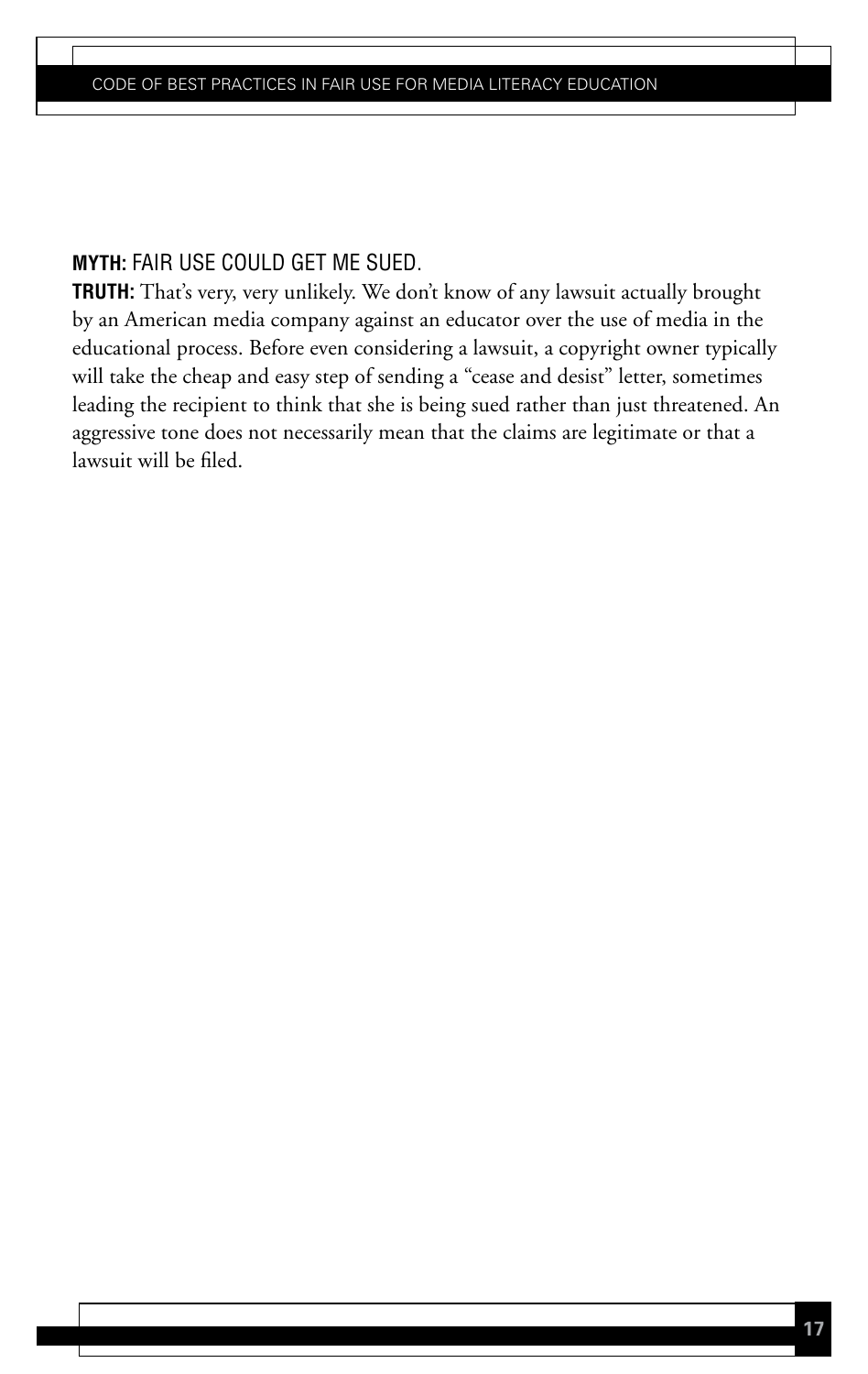# **COORDINATORS:**

**The Media Education Lab**, founded by Professor Renee Hobbs, improves media literacy education through scholarship and community service. The lab is a project of the School of Communications and Theater at Temple University in Philadelphia, Pennsylvania, led by Dean Concetta Stewart.

**The Program on Information Justice and Intellectual Property**, led by Professor Peter Jaszi, promotes social justice in law governing information dissemination and intellectual property through research, scholarship, public events, advocacy, and provision of legal and consulting services. The program is a project of the Washington College of Law at American University in Washington, D.C., led by Dean Claudio Grossman.

**The Center for Social Media**, led by Professor Patricia Aufderheide, showcases and analyzes media for social justice, civil society, and democracy, and the public environment that nurtures them. The center is a project of the School of Communication, led by Dean Larry Kirkman, at American University in Washington, D.C.

# **Signatories:**

## **Action Coalition for Media Education**

A member-supported, independent, nonprofit educational coalition of educators, students, health professionals, journalists, media makers, parents, activists, and other citizens

## **Media Education Foundation**

Produces and distributes films, study guides, and other teaching materials that examine the impact of media on society

## **National Association for Media Literacy Education**

Formerly Alliance for a Media Literate America, a national membership organization dedicated to advancing the practice of media literacy education in the United States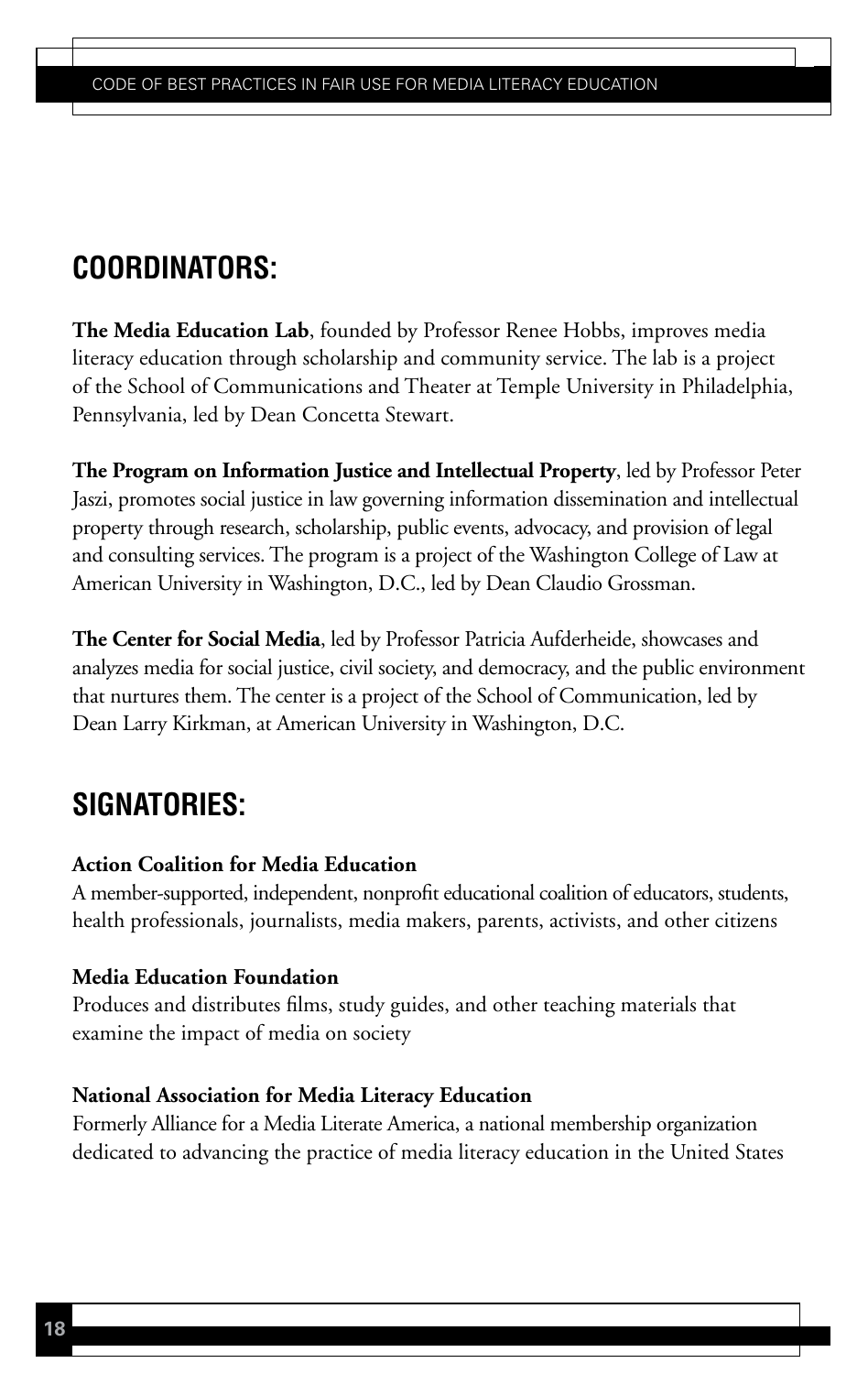### **National Council of Teachers of English**

A 60,000-member international organization devoted to improving the teaching and learning of English and the language arts at all levels of education

## **Visual Communication Studies Division of the International Communication Association**

A division examining visual representation in all its forms, within an academic association for scholars interested in the study of communication with more than 3,500 members in 65 countries

# **LEGAL ADVISORY BOARD:**

Jamie B. Bischoff Ballard Spahr Andrews and Ingersoll LLP Philadelphia, Pennsylvania

Robert W. Clarida Cowan, Liebowitz, and Latman, P.C. New York, New York

Kenneth D. Crews Copyright Advisory Office Columbia University New York, New York

Michael J. Madison University of Pittsburgh School of Law Pittsburgh, Pennsylvania

Jennifer Urban Intellectual Property and Technology Law Clinic University of Southern California, Los Angeles, CA

**Funded by the John D. and Catherine T. MacArthur Foundation, with additional support from the Ford Foundation through the Future of Public Media Project.**

*Feel free to reproduce this work in its entirety. For excerpts and quotations, depend upon fair use.*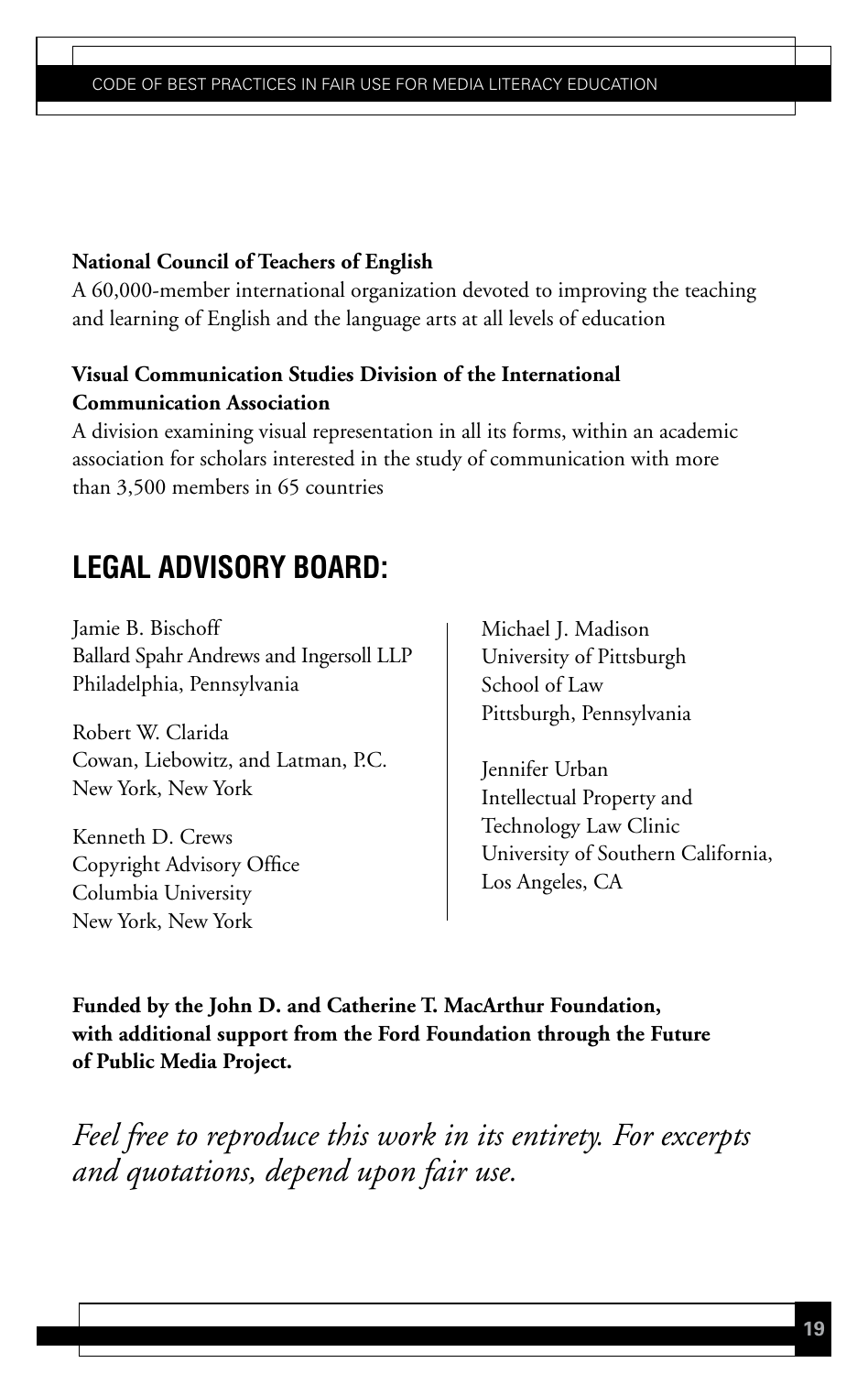

An equal opportunity, affirmative action university. UP09-265

」